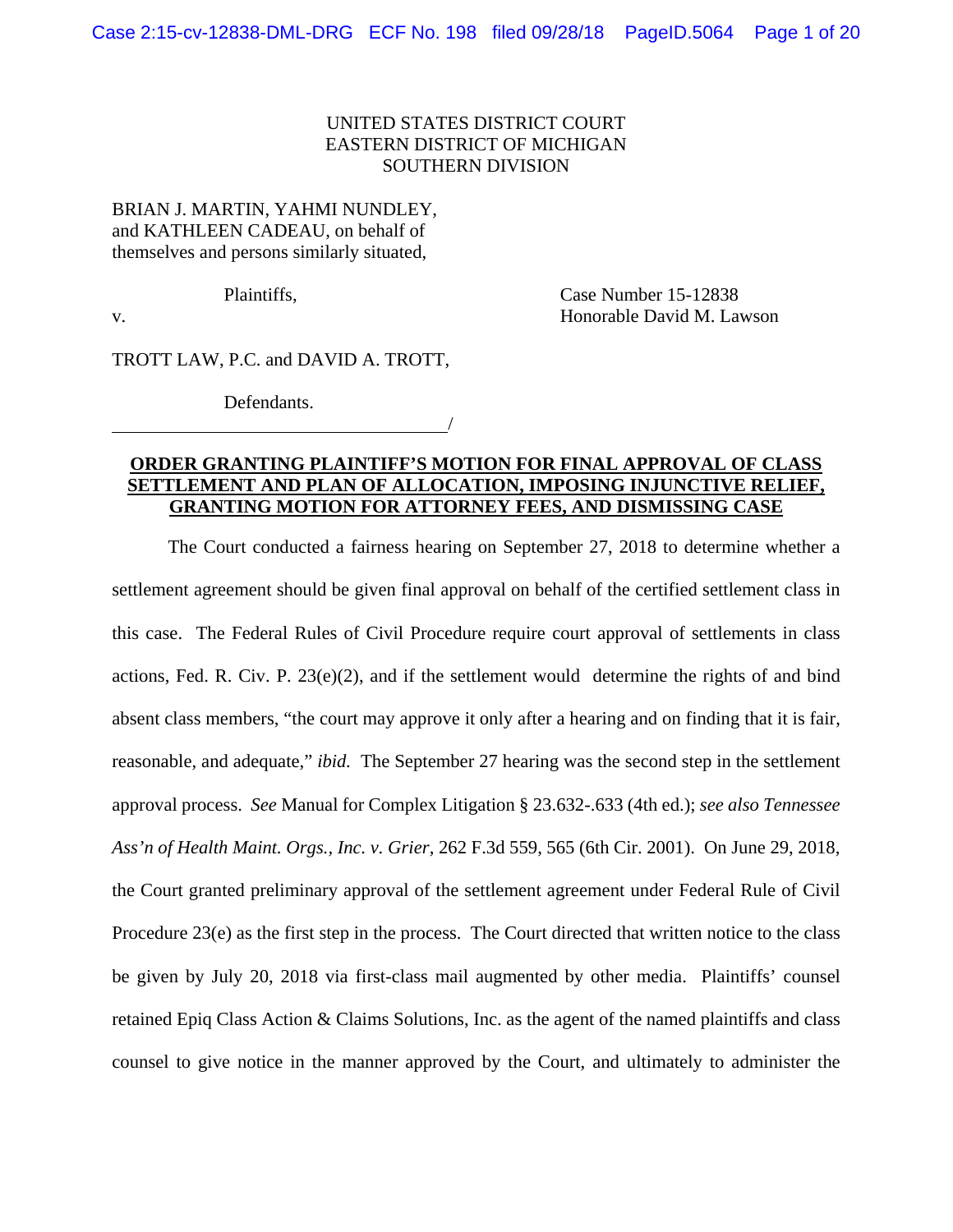settlement, process claims, and make distributions. The Court approved the retention of Epiq as the settlement administrator.

I.

 The proposed settlement addresses the plaintiffs' claims under the federal Fair Debt Collection Practices Act (FDCPA) and Michigan's Regulation of Collection Practices Act (RCPA), alleging that the defendants' mass-produced dunning letters violated those statutes principally by (1) giving the appearance of communications sent by an attorney, when in fact no attorney was involved in any meaningful way in producing or reviewing them, (2) including language that a reasonable consumer could perceive as abrogating or "overshadowing" their rights to request verification of the debt and to be assured that any foreclosure proceeding would be put on hold until a responsive verification was produced, and (3) using the term "Corporate Advance" in the letters to describe a category of amounts owed, which the plaintiffs alleged was misleading because the term was not defined in the underlying mortgage documents.

 The Court previously certified the following class, which the Court conditionally certified in an order granting in part the plaintiffs' first class motion:

All persons to whom Trott Law PC caused to be sent any version of the Trott PC Foreclosure Letter, as defined in the proposed settlement agreement, in connection with mortgages conveyed for residential real property located in Michigan, which was not returned as undelivered by the U.S. Post Office, dated from August 11, 2009, through June 29, 2018.

Order Granting Prelim. Approval of Class Settlement [R. 171] at 13 (Pg ID 4334). The Court also granted preliminary approval of the revised settlement.

II.

 Under the proposed settlement, the defendants agreed to pay \$7.5 million into a common fund for payment of claims, attorney fees, and expenses, and they made the required deposits to the common fund account by July 20, 2018.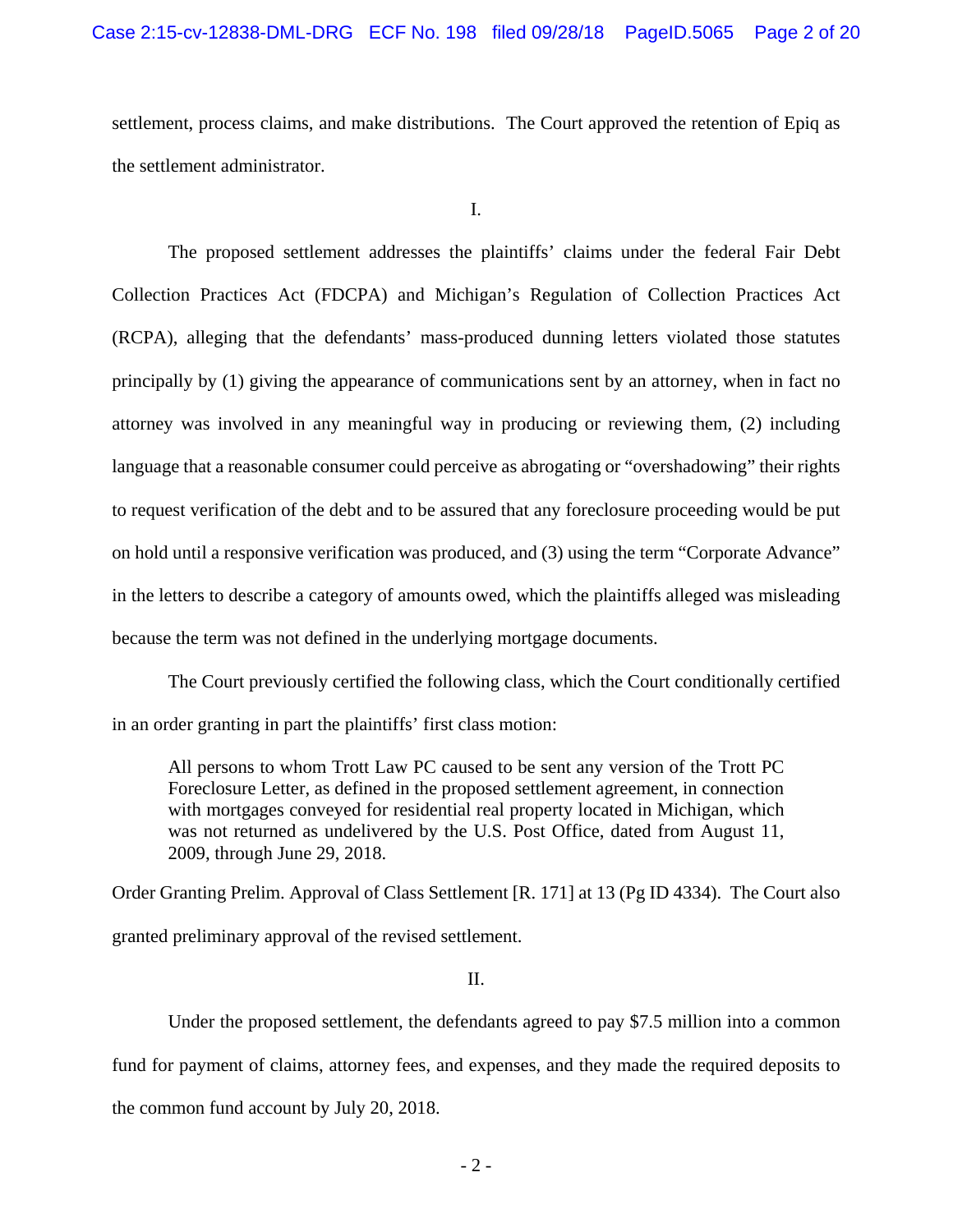The defendant's also agreed to entry of an injunction requiring defendant Trott Law, P.C., commencing from the entry of judgment for a period of five years, to: (1) include in foreclosure letters sent by the firm the following text: "An attorney has reviewed information supplied by our client in preparation of this letter."; (2) include in versions of the foreclosure letters that include references to reinstatement of a mortgage, the following text: "No timing requirement relating to reinstatement alters your rights to dispute the debt or seek validation within the timelines set forth in this letter."; and (3) provide a copy of this judgment to each member of the firm's executive committee, and notify each member of its management with responsibility for formulating or approving the content of foreclosure letters of the contents of the judgment.

 The agreement calls for payments from the fund to be allocated as follows. First, to cover the costs for the settlement fund administrator, and any other administrative expenses associated with the settlement; second, to pay out awards of attorneys' fees and costs according to hours and reasonable hourly rates approved by the Court; third, to pay \$5,000 as an incentive award to each of the three named plaintiffs (a total of \$15,000); and finally to pay to each class member who submitted a timely claim form *pro rata* share of the balance of the fund, estimated to be approximately \$82.10, but which could increase slightly if the settlement administrator does not incur the full amount of the projected expenses to complete the disbursement of the settlement funds. Those payments are projected fully to exhaust the settlement common fund. However, the parties also agreed that if any checks disbursed to claimants remain uncashed after 90 days, then those checks will be canceled and the resulting funds from uncashed checks sent to claimants would be divided with half the remainder deposited into a *cy pres* trust for the benefit Michigan Advocacy Program, a non-profit organization, targeted for its Michigan Foreclosure Prevention Project (MFPP), and the other half being returned to the defendants.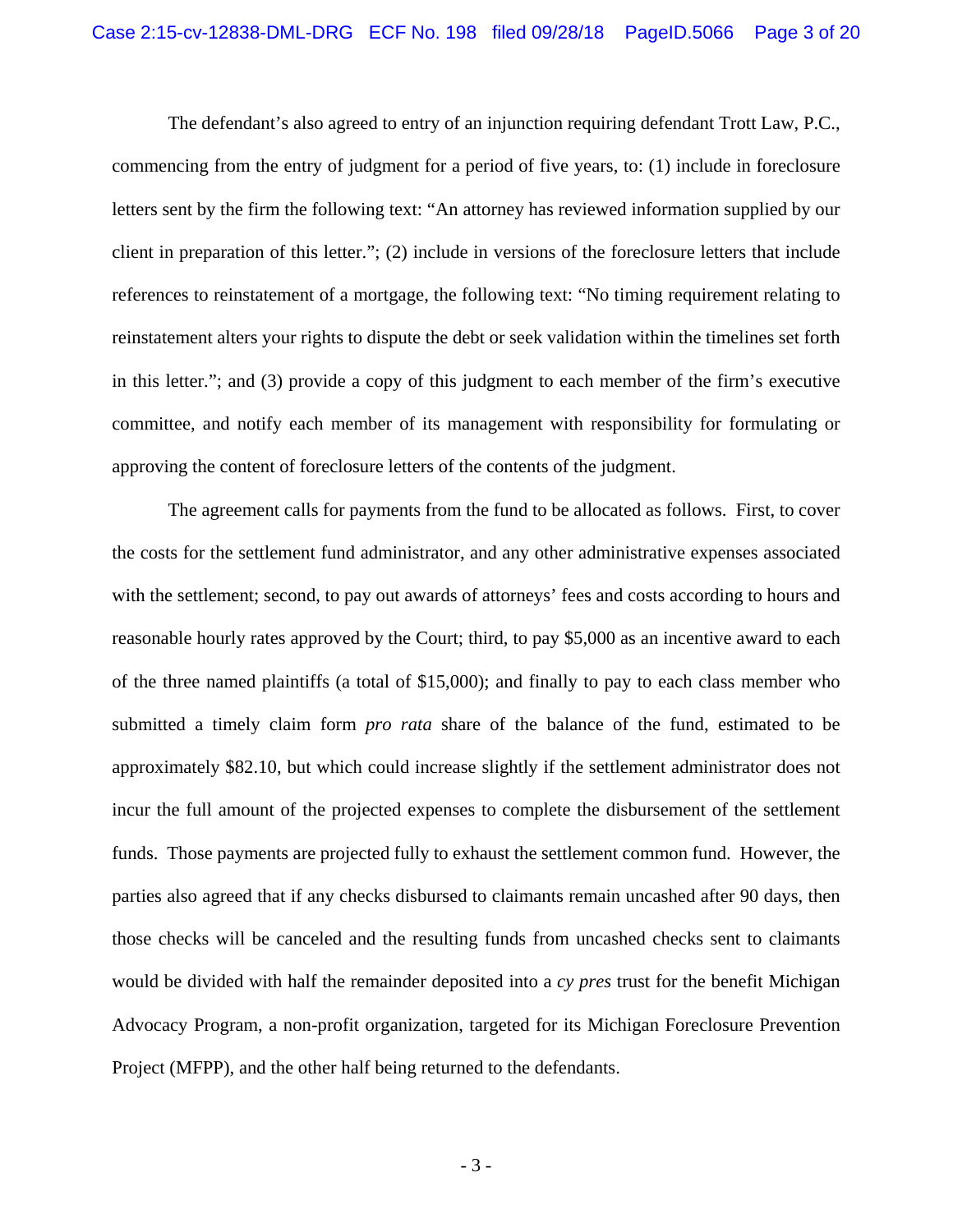III.

 Under the schedule set by the Court, the period for filing claims, objections, and opt-out notices ran from July 20, 2018 to September 3, 2018. The settlement administrator sent notices to 248,686 class members who were identified from the defendants' records, by first-class mail, consisting of a postcard, with a tear-away claim form with pre-paid postage applied, so that class members could simply fill in their current name and address, sign the form, and drop it in any mailbox. Class members who used the uniquely numbered postcard claim forms were not required to supply proof of class membership. The claims administrator also processed each class member's mailing address through the U.S. Post Office change of address service, and then through a second, third-party address updated service, before mailing out the postcard notices. The claims administrator represents that it was able through that process to "achieve a 93.4% success rate" for the mailed notices.

 The claims administrator has averred that it also published internet banner notices and implemented a campaign to achieve at least eight million impressions in Michigan and four million additional impressions nationally through internet media. The banner notices were clickable and directed potential class members to the settlement website. Those internet advertisements generated approximately 15.8 million impressions in Michigan and approximately 9 million impressions nationally. The claims administrator also established a settlement website that provided additional information about the settlement and which allowed claimants to submit a claim electronically. Finally, the claims administrator also acquired sponsored search listings that were geotargeted throughout Michigan, to boost the visibility of the settlement website. The sponsored search listings were displayed 2,337 times, resulting in 1,270 clicks that displayed the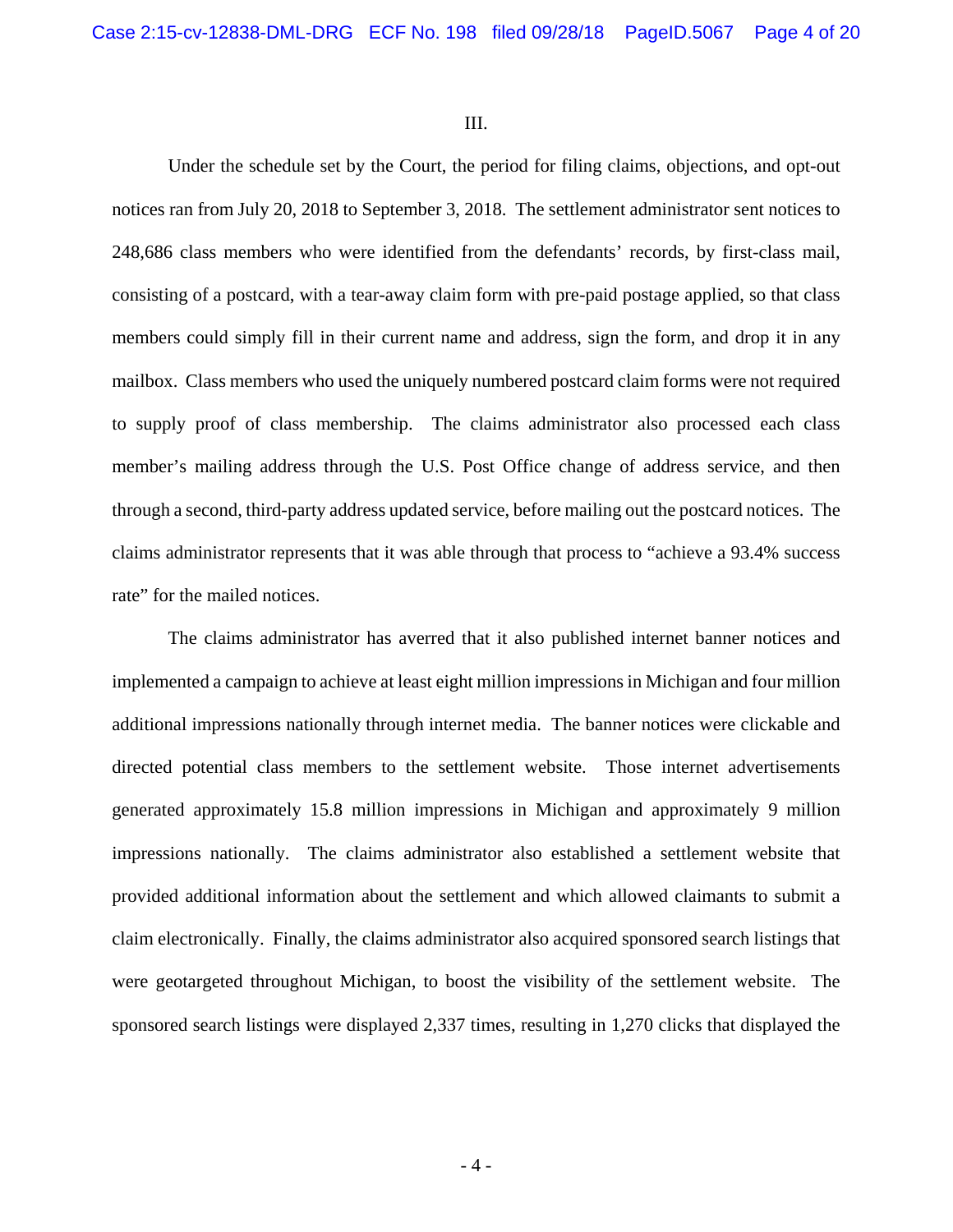settlement website. As of September 5, 2018, there had been 35,719 unique visitors to the settlement website and 125,172 website page views.

 As of September 4, 2018, as a result of all those notices efforts, the administrator received a total of 54,445 claims from absent class members.

 In their motion for final approval of the settlement, the plaintiffs identified 71 individuals who submitted opt-out notices to the claims administrator. Two class members objected to the settlement. Lisa Marie Conklin filed an objection through counsel in which she asserted that (1) the hourly rates that class counsel relied on for their lodestar calculation are excessive, and, based on rates that Ms. Conklin asserts are more typical for the sort of work performed, a reasonable total attorney fee would be around 60% of the amount requested by class counsel; and (2) the settlement "would be more fair if all unclaimed funds were provided to the designated charity, rather than revert funds back to the defendants." Terees Williams filed an objection asserting that the settlement is inadequate to compensate the plaintiffs for the defendants' willful misconduct, and she insists that in order to be fair the terms should include \$1,000,000 in actual damages payable to Ms. Williams personally to compensate her for injuries suffered as a result of alleged illegalities in the foreclosure of her home and resulting eviction.

#### IV.

 Federal Rule of Civil Procedure 23(e) imposes certain "rules for the settlement, dismissal, or compromise of class claims." *Whitlock v. FSL Management, LLC*, 843 F.3d 1084, 1093 (6th Cir. 2016). "It requires that class-action claims 'may be settled, voluntarily dismissed, or compromised only with the court's approval.'" *Ibid.* (quoting Fed. R. Civ. P. 23(e)). "Approval is only warranted where the court determines, inter alia, that the proposed class settlement would be 'fair, reasonable, and adequate.'" *Ibid.*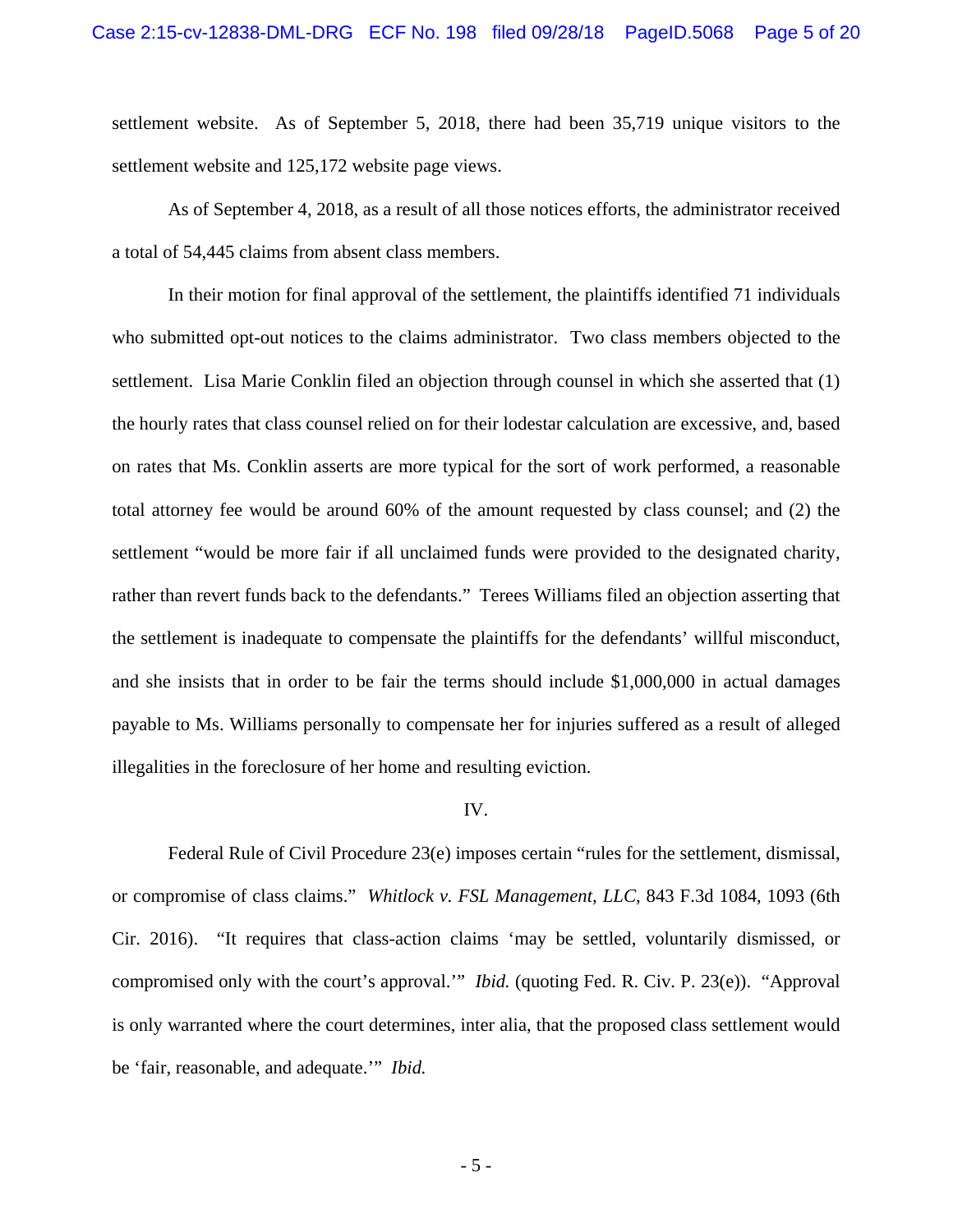As an initial matter, it appears that the absent class members will receive approximately 60% of the settlement fund proceeds, and that they could receive individual payments of around \$82 each, which the plaintiffs assert "splits the difference" between the statutory damages that could be available if the plaintiffs prevailed at trial ranging from a baseline of \$50 for each nonwillful violation and \$200 if willful misconduct by the defendants is proved.

 The plaintiffs have established that the proposed settlement is adequate, reasonable, and fair to the class. "Factors that guide [the assessment by the Court of a proposed class settlement] include: (1) the risk of fraud or collusion; (2) the complexity, expense and likely duration of the litigation; (3) the amount of discovery engaged in by the parties; (4) the likelihood of success on the merits; (5) the opinions of class counsel and class representatives; (6) the reaction of absent class members; and (7) the public interest." *Whitlock*, 843 F.3d at 1093 (quoting *UAW v. GMC*, 497 F.3d 615, 631 (6th Cir. 2007)).

 *First*, the risk of fraud and collusion is low. The parties litigated the merits of the claims over nearly three years, through two rounds of vigorously contested dispositive motions. Both sides sought and secured some victories (and suffered some defeats) in those battles. The parties also engaged in a lengthy mediation presided over by an experienced professional mediator, over the course of three days. At the end of those negotiations they achieved consensus on a settlement that addresses the claims and defenses of all parties.

 *Second*, the litigation is complex, and the expenses and duration already have been substantial, and would grow more so if the case proceeded to trial. The cumulative 113 pages of the Court's two opinions on the parties' dispositive motions is ample testament to the multiplicity and complexity of the legal issues presented by the litigation, and that was without the Court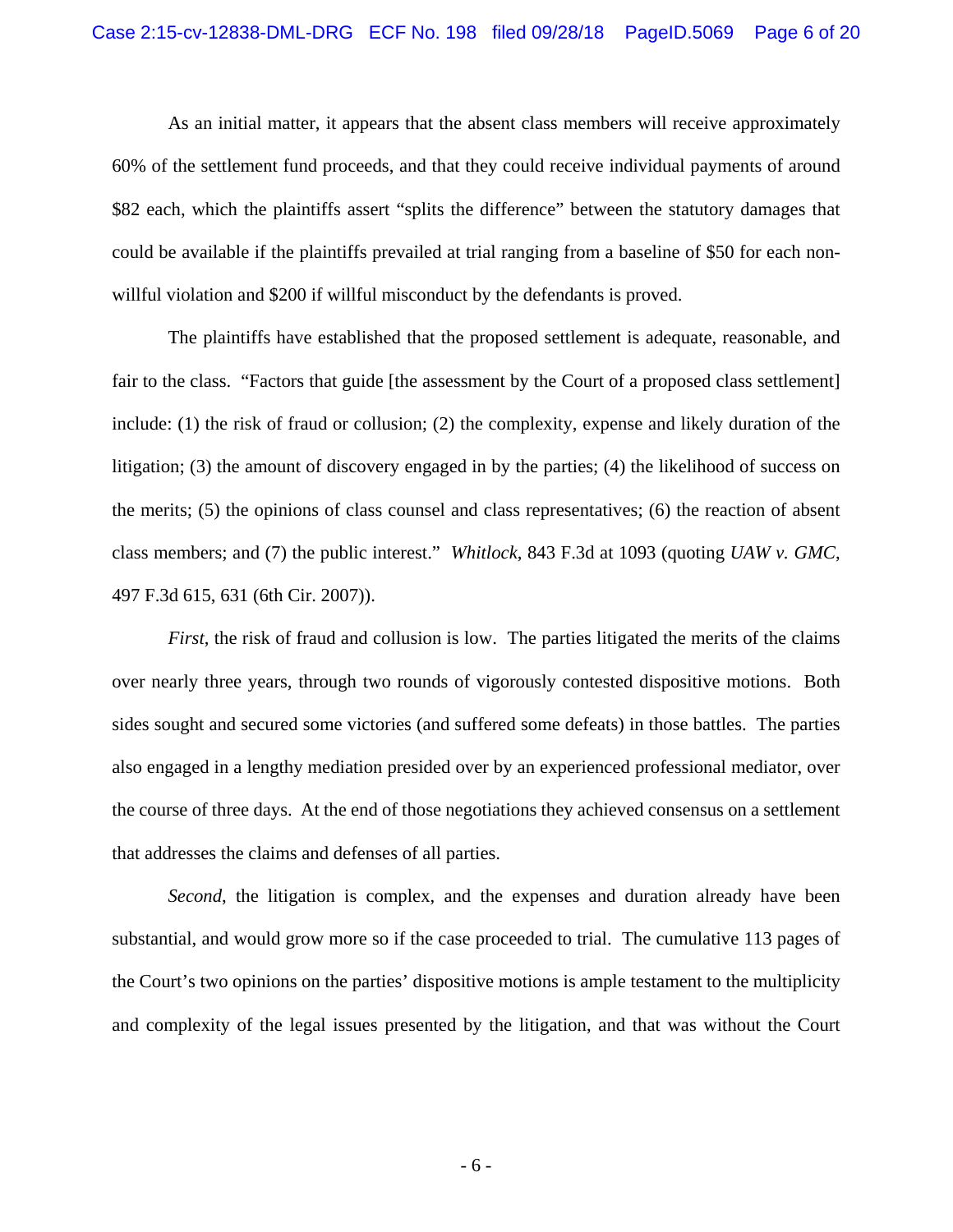having occasion to dive deeply into any disputes over the parties' Sisyphean discovery ordeal, and an inevitable round of summary judgment motions.

 *Third*, the parties have engaged in extensive formal discovery throughout the pendency of this litigation to explore the basis of the plaintiffs' claims. Depositions of all the named plaintiffs and defendant Trott Law, P.C.'s principals and some of its attorneys were completed. The parties also substantially progressed toward the production of millions of pages of electronic discovery, at tremendous expense to both sides. All indications are that completion of that process could involve a total span of time and costs of production and discovery review that would approach or even exceed the total contemplated class recovery agreed to in the settlement.

 *Fourth*, the plaintiffs' prospects for success on the merits appear good, but not certain. The plaintiffs repelled motions to dismiss on some of their claims, but other claims were dismissed either as untimely or without merit. The defendants, similarly, had some affirmative defenses stricken, but were allowed to proceed with others. The core questions in the case turn on an assessment by the jury of how a reasonable consumer would understand the language of the letters in question, and the import of that language is open to debate. A jury readily could find that the letters were deceptive, or that they were not. Moreover, a jury also would have to assess circumstances such as whether any attorney was meaningfully involved in review of the letters before they were sent, and the defendants consistently have held to the position that the letters sent on attorney letterhead were not deceptive because their attorneys were so involved.

 *Fifth*, class counsel and the named plaintiffs who actively participated in the litigation and the mediation express their strong endorsements of the settlement.

 *Sixth*, the absent class members who received notice and who have responded in any way nearly unanimously favor the settlement. More than 54,000 absent class members filed claim

- 7 -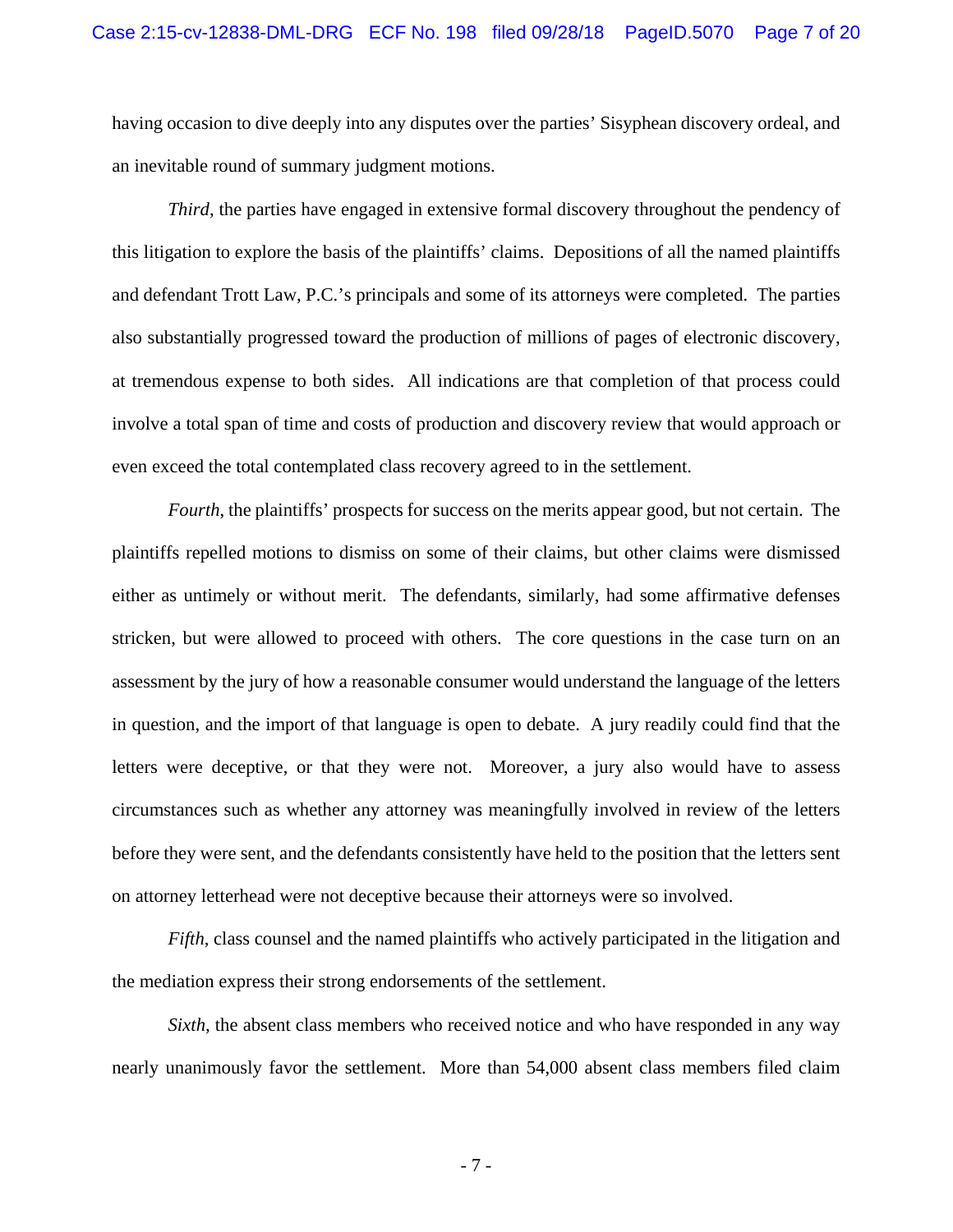forms indicating their willingness to participate in the settlement, and only 70 out of the more than 248,000 identified class members elected to opt out. Two class members filed objections, but neither of those raise any serious doubt about the fairness or adequacy of the settlement.

 Ms. Conklin's objection that the settlement would be "more fair" if any unclaimed funds reverted solely to the designated charity rather than half going back to the defendants does not provide any basis for rejection of a settlement that is fair and reasonable for all of the reasons noted above, and that will result in a substantial recovery for the class. Class settlements including a reverter clause such as the one at issue here routinely are approved as fair and reasonable by federal courts, *e.g.*, *Fager v. CenturyLink Commc'ns, LLC*, 854 F.3d 1167 (10th Cir. 2016), and Ms. Conklin has not cited any contrary authority holding that the presence of a reverter provision renders a class settlement *per se* unreasonable. Conklin's objection to the fee request by class counsel is discussed further below.

 Ms. Williams objects that the settlement is unfair because it does not provide for payment of \$1,000,000 in actual damages personally sustained by her. But, as her papers demonstrate, and as she explained at the hearing, her damages claim stems not from the FDCPA and RCPA technical violations identified in the class complaint; rather, they were caused by her individual foreclosure ordeal. The claims in this litigation never have embraced any alleged actual damages by any class members, and the claims were based entirely on purely formal defects in several form dunning letters used by the plaintiffs. This litigation never has embraced any claims for actual damages resulting from wrongful conduct in any foreclosure or eviction proceedings, and the plaintiffs never have pursued, on behalf of themselves or absent class members, any recovery for any actual damages resulting from the loss of their homes. Ms. Williams has not suggested any other basis for objecting to the settlement except her claim that it does not include an award of damages to her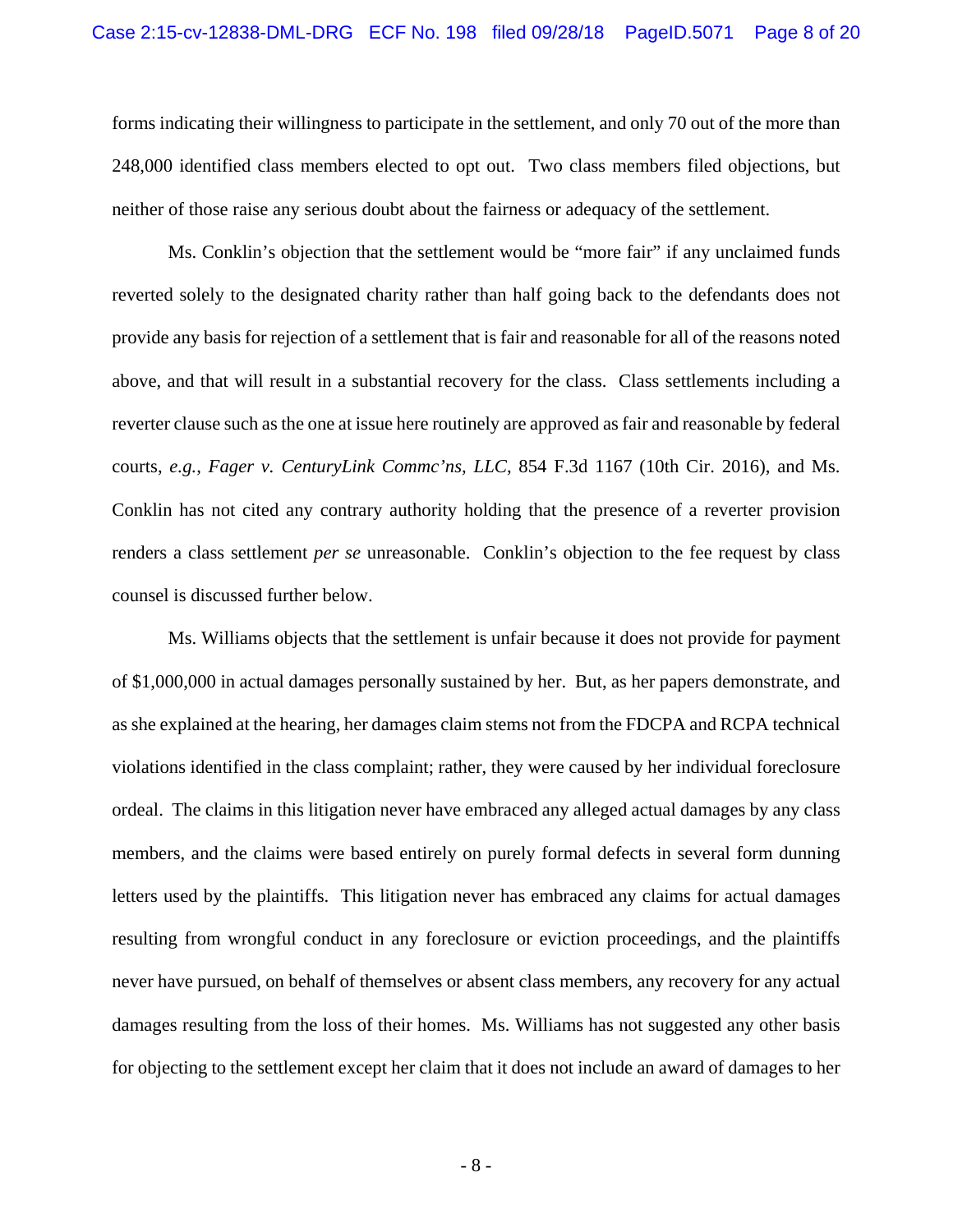personally based on claims that never were within the scope of this litigation. Ms. Williams's remedy here is to opt out of the settlement class s she can pursue her individual claims that might be tied to the issues resolved by the settlement. She elected to do that at the hearing, and the Cour will permit her to opt out.

 The Court also received and docketed a letter from James and Bonnie McClung (R. 197). However, that letter does not set forth any discernible objection to the terms of the settlement, and it appears to consist mainly of complaints that the McClung's have about the conduct of their mortgage lender, Chase Bank (which is not a defendant), in the course of a foreclosure of their home. That correspondence does not supply any basis to question fairness of the settlement involving the parties before the Court.

 *Seventh*, the public interest favors resolution of the matter by way of a settlement that will secure a substantial recovery for the class members while avoiding the waste of considerable time and effort by the parties and the Court, likely to reach more or less the same end.

 The named plaintiffs submitted declarations attesting to the many hours that each of them spent participating in this litigation including sitting for multiple interviews with counsel, answering written discovery, appearing for depositions, meeting with plaintiffs' counsel, and attending the mediation. Lead Plaintiff Brian Martin devoted 130 hours of his time, missed work without pay, and attended two mediation sessions, including the second extended session that ran for more than 12 hours. Plaintiff Yahmi Nundley spent 100 hours on similar activities, and Kathleen Cadeau, who joined the litigation later than the other two named plaintiffs, devoted 45 hours of her time. The Court is satisfied that the requested incentive payments of \$5,000 each for the class representatives "are not in fact a bounty," *see Shane Group, Inc. v. Blue Cross Blue Shield of Michigan*, 825 F.3d 299, 311 (6th Cir. 2016), but instead represent just compensation for the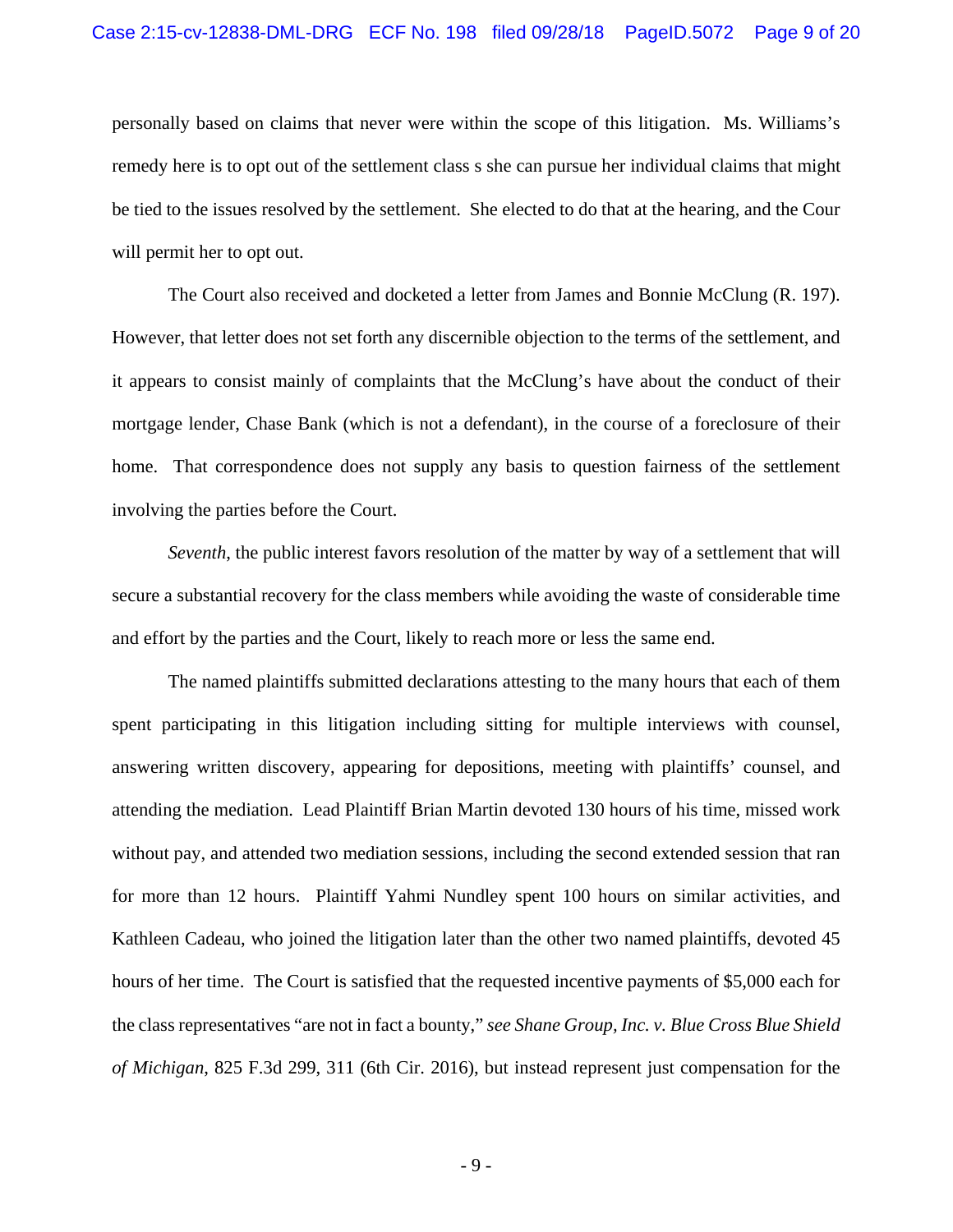time and effort spent on bringing this action to a successful conclusion. These incentive awards may be paid as expenses of administration.

V.

 As noted in the order preliminarily approving the settlement class, "[a]ny class certification must satisfy Rule 23(a)'s requirement of numerosity, commonality, typicality, and adequate representation." *Clemons v. Norton Healthcare Inc. Retirement Plan*, 890 F.3d 254, 278 (6th Cir. 2018). "Further, a class action must fit under at least one of the categories identified in Rule 23(b)." *Ibid.* "The district court must conduct 'a rigorous analysis' as to all the requirements of Rule 23." *Id.* at 278-79 (quoting *Pipefitters Local 636 Insurance Fund v. Blue Cross Blue Shield of Michigan*, 654 F.3d 618, 630 (6th Cir. 2011)).

 That "rigorous analysis" was performed when the Court conditionally certified the settlement class. The evidence presented by the parties in their motion for final settlement approval fortifies the previous findings. *First*, the conditionally certified class comprising approximately 248,000 current or former Michigan homeowners who received dunning letters from the defendants during the class period certainly meets the requirement of being so numerous that joinder of all those persons as individual plaintiffs would be impracticable.

 *Second*, there are prominent common questions of law and fact affecting all of the class members that are pertinent to the defendants' liability. The core question in this case is whether the language used in several specific iterations of the defendants' form letters would be misleading to such an extent that a reasonable consumer receiving them would be misled as to the extent of his or her rights to contest a foreclosure and how long he or she might have to do so. In order to decide that question, a jury would have to consider the perspective of a hypothetical reasonable consumer receiving the letters, without regard to any actual perception by any of the hundreds of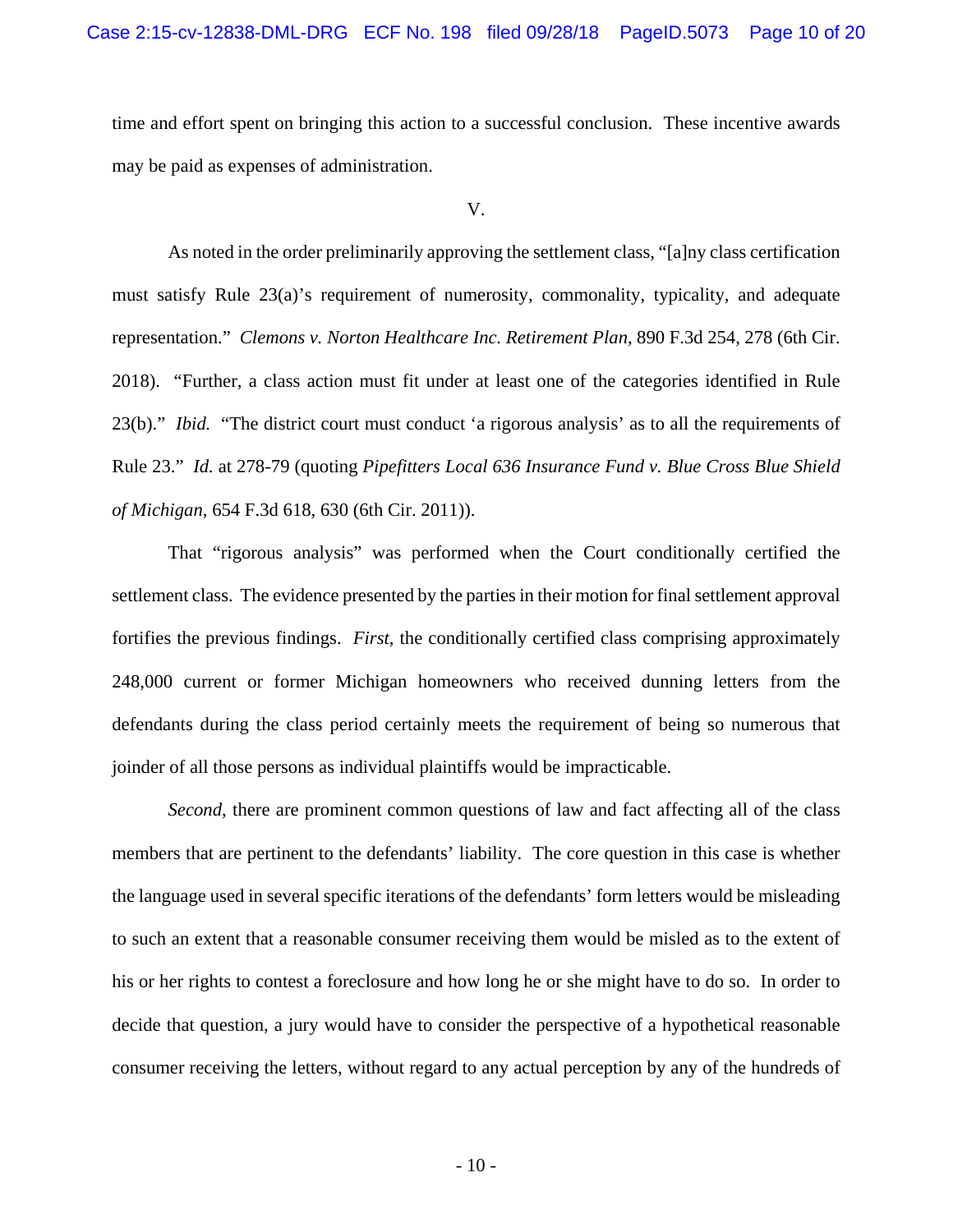thousands of plaintiff class members. That central common issue would govern the defendants' liability on all of the FDCPA and RCPA claims.

 *Third*, because the claims and defenses of the parties principally would concern the propriety of the defendants' systematic actions and application of their policies, they are sufficiently typical of all class members to be addressed in common. Since the plaintiffs sought statutory damages only in their complaint and never have alleged any actual damages, no assessment of the individual circumstances of any class members would be required. Either all of the plaintiffs are entitled to relief or none of them are; and whatever relief they should receive would be common to them all in the form of a statutory damage award per occurrence of the unlawful conduct. For the same reasons, the common questions in this case entirely predominate over any individualized issues, since there are no issues that would implicate the individual circumstances of class members.

 *Fourth*, the named individual plaintiffs and class representatives adequately are positioned to represent the class, and their interests sufficiently are aligned, since they all were homeowners who received foreclosure letters that contained the challenged language, and they seek to recover damages suffered under the same allegedly unlawful system.

 The plaintiffs also have established that the membership of the proposed class is sufficiently ascertainable for certification under Rule 23(b)(3), as shown by the identification of approximately 248,000 class members from the defendants' records. The class administrator attested that it succeeded in mailing notices of the settlement to more than 93% of those identified absent class members, and internet outreach efforts resulted in several additional contacts with potential claimants.

The Court will certify the settlement class unconditionally.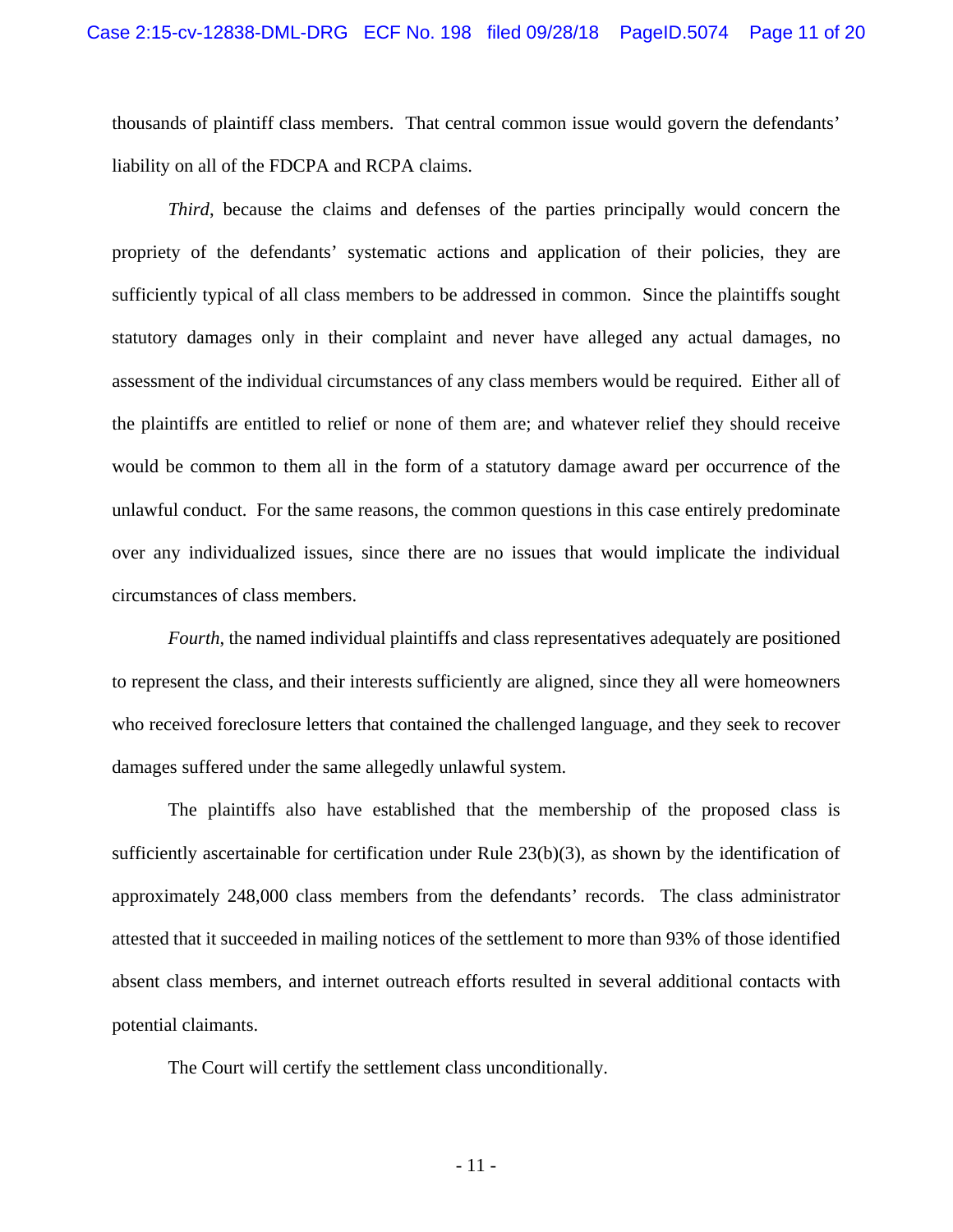VI.

 Class counsel have filed a motion asking the Court to authorize payments of \$2,499,750 for attorney fees and reimbursement of \$109,014.79 in litigation expenses. Counsel represent that the fee award was calculated as 33-1/3 percent of the settlement common fund, according to the terms of the settlement agreement. "'When awarding attorney's fees in a class action, a court must make sure that counsel is fairly compensated for the amount of work done as well as for the results achieved.'" *Gascho v. Global Fitness Holdings, LLC*, 822 F.3d 269, 279 (6th Cir. 2016) (quoting *Rawlings v. Prudential-Bache Properties, Inc.*, 9 F.3d 513, 516 (6th Cir. 1993)). "These two measures of the fairness of an attorney's award — work done and results achieved — can be in tension with each other." *Ibid.* "The lodestar method of calculating fees better accounts for the amount of work done, whereas the percentage of the fund method more accurately reflects the results achieved." *Ibid.* (citations and quotations omitted in this and following citations except as otherwise noted). "To determine the lodestar figure, the court multiplies the number of hours 'reasonably expended' on the litigation by a reasonable hourly rate." *Ibid.* "The court may then, within limits, adjust the lodestar to reflect relevant considerations peculiar to the subject litigation." *Ibid.* "In contrast, to employ the percentage of the fund method, the court determines a percentage of the settlement to award to class counsel." *Ibid.*

 "As the two methods measure the fairness of the fee with respect to different desired outcomes, it is necessary that district courts be permitted to select the more appropriate method for calculating attorney's fees in light of the unique characteristics of class actions in general, and of the unique circumstances of the actual cases before them." *Ibid.* The Court also may elect to "employ[] the lodestar method to determine the fairness of the fee, then . . . cross-check it with the percentage-of-the-fund calculation." *Id.* at 280. However, regardless of the method chosen, the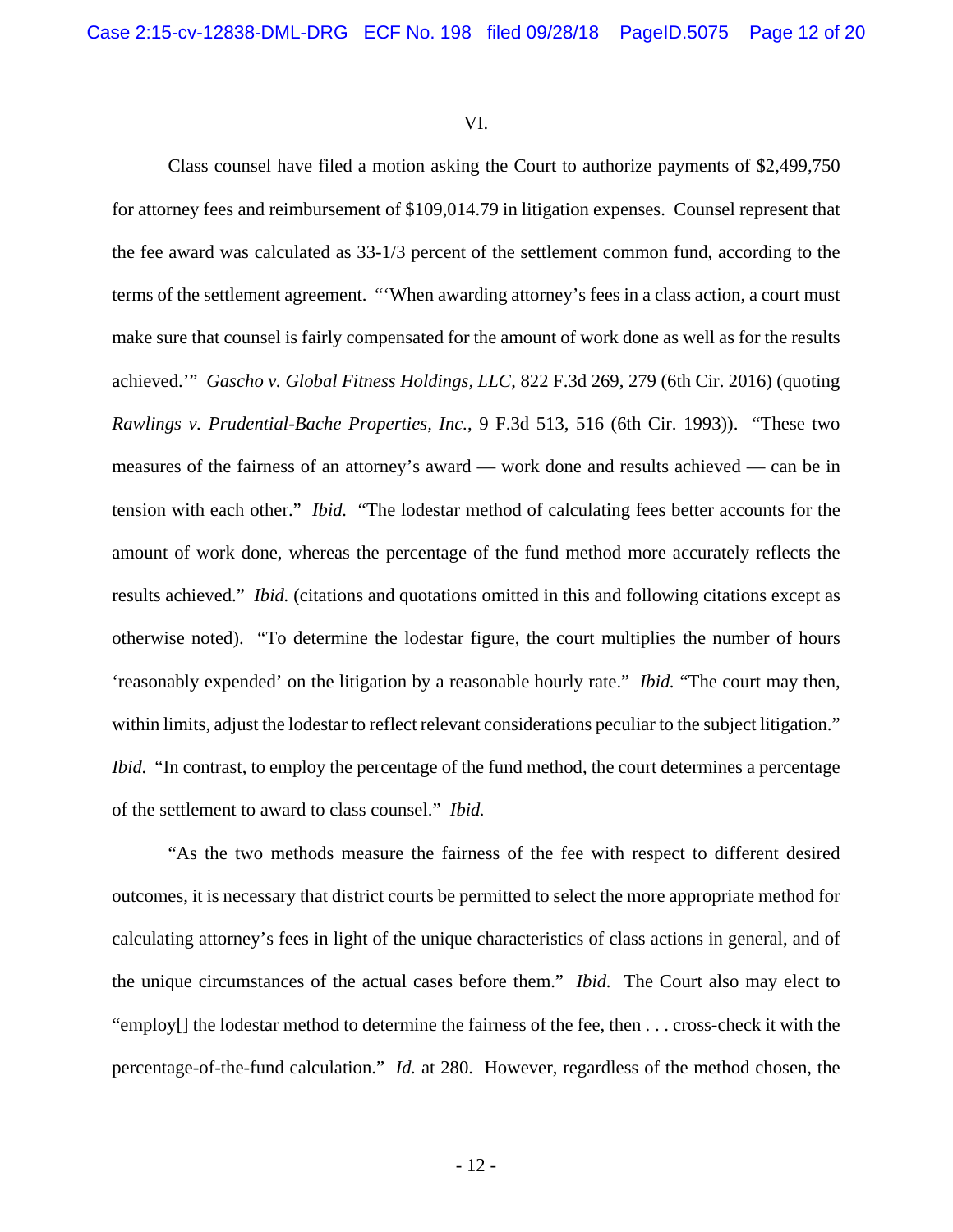Court's decision must include "a clear statement of the reasoning used in adopting a particular methodology and the factors considered in arriving at the fee in order to allow effective appellate review for abuse of discretion." *Id.* at 279. "District courts have the discretion to select the particular method of calculation, but must articulate the 'reasons for adopting a particular methodology and the factors considered in arriving at the fee.'" *Ibid.* (quoting *Moulton v. U.S. Steel Corp.*, 581 F.3d 344, 352 (6th Cir. 2009)). "*Moulton* set out the germane factors," which include, "'(1) the value of the benefit rendered to the plaintiff class; (2) the value of the services on an hourly basis; (3) whether the services were undertaken on a contingent fee basis; (4) society's stake in rewarding attorneys who produce such benefits in order to maintain an incentive to others; (5) the complexity of the litigation; and (6) the professional skill and standing of counsel involved on both sides.'" *Ibid.* (quoting 581 F.3d at 352).

 The Court finds that the percentage of the fund method is appropriate here for evaluating the reasonableness of the attorney fee since the result achieved for the class in terms of the cash payments to be made from the fund was substantial, and class counsel undertook the representation on a contingent fee basis and advanced significant labor and expenses to litigate the case, particularly during the discovery process. And the percentage award requested is appropriate to compensate class counsel adequately for the risk inherent in that contingent fee representation. *In re Google Referrer Header Privacy Litig.*, 869 F.3d 737, 747 (2018) ("Under the percentage-ofrecovery method, the requested fee was equal to 25% of the settlement fund [which] was commensurate with the risk posed by the action and the time and skill required to secure a successful result for the class, given that class counsel faced three motions to dismiss and participated in extensive settlement negotiations."); *see also Rawlings v. Prudential-Bache*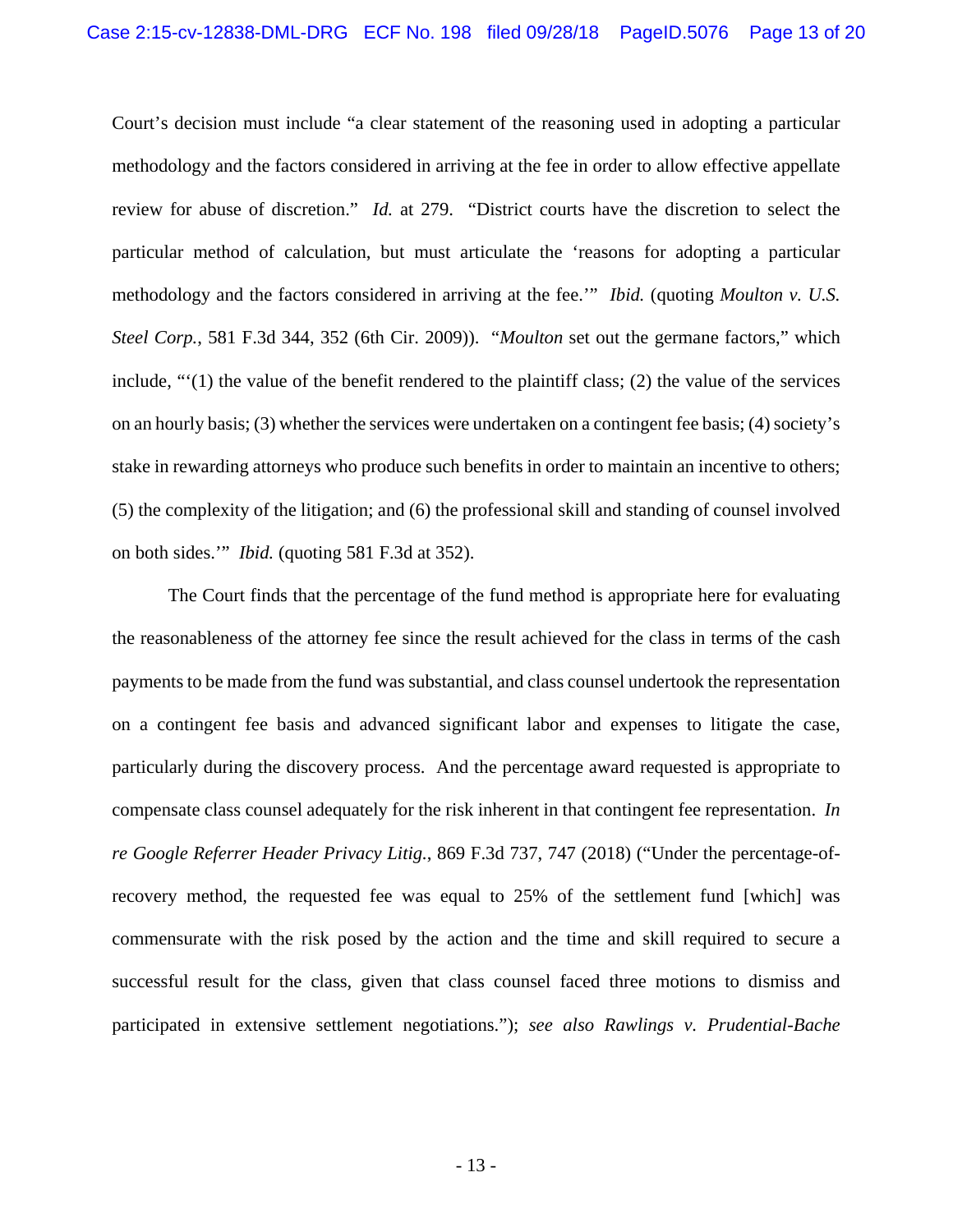*Properties, Inc.*, 9 F.3d 513, 515 (6th Cir. 1993) (noting the "trend towards adoption of a percentage of the fund method in [common fund] cases.").

 "When conducting a percentage of the fund analysis, courts must calculate the ratio between attorney's fees and benefit to the class." *Gascho*, 822 F.3d at 282. "Attorney's fees are the numerator and the denominator is the dollar amount of the Total Benefit to the class." *Ibid.*  However, when determining the total benefit to class members, the *Gascho* court, in a parenthetical remark, included "the attorney's fees and . . . costs of administration," in addition to the payout to class members. *Ibid.* That calculation method departs from traditional norms in non-class-action contingent fee cases, where the fee is determined by a percentage of the *net* recovery. *See Hunt v. Hadden*, No. 14-10713, 2015 WL 3473680, at \*8 (E.D. Mich. June 2, 2015), *order vacated in part on reconsideration,* No. 14-10713, 2015 WL 13048812 (E.D. Mich. July 17, 2015). But in class cases, considerable amounts of litigation expenses must be advances by class counsel on behalf of absent potential plaintiffs too numerous to consult. Therefore, whereas in individual cases, a client can agree to share in the risk of litigation by agreeing to pay a share of the expenses from a potential recovery — or perhaps all of them if there is no recovery — class counsel does not have that option and must bear the costs alone on behalf of the class in general. Those advancement of costs therefore truly benefit the class and sensible are part of the "Total Benefit."

 The expenses of administering a settlement may be viewed differently, however, because those expenses are not incurred until recovery is virtually assured. And this Court has held that settlement administration expenses can, at times, be netted out of the denominator when calculating the attorney's fee percentage. *Beattie v. CenturyTel, Inc.*, No. 02-10277, 2010 WL 11545032, at \*4 (E.D. Mich. July 9, 2010). The rationale for doing so is that

the cost of settlement administration is an item over which absent class members have no control. Class counsel is in the better position to evaluate the necessity and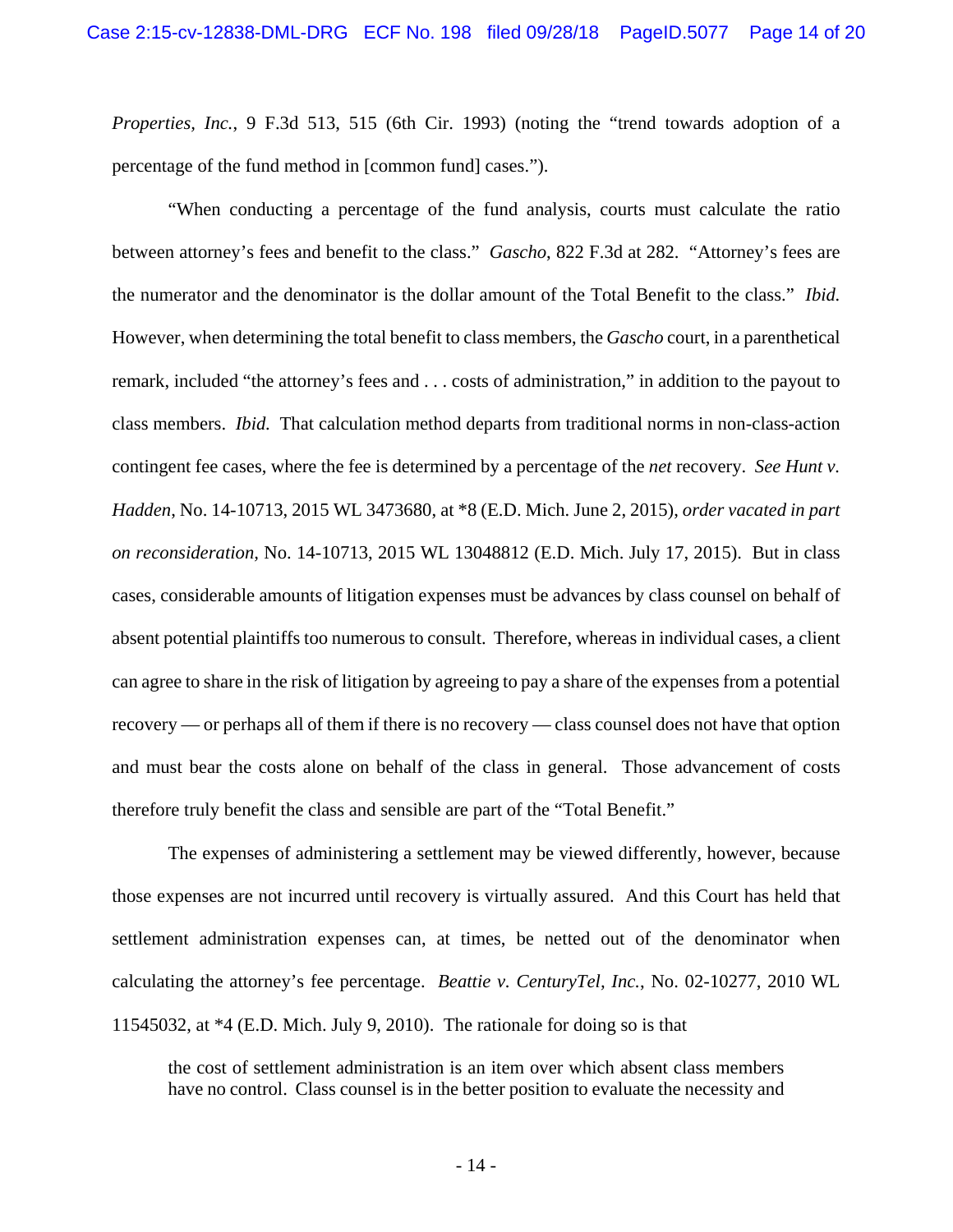reasonableness of the charges by the settlement administrator. However, if the attorney's fees are calculated on the basis of a fund total that is unaffected by the settlement administrative charges, class counsel has no incentive to continue monitoring those continuing litigation expenses.

*Ibid. Beattie* did not suggest a hard-and-fast rule to be applied in every case, however. In this case, the notification task was daunting, mainly because of the nature of the case. The absent class members were identified by the defendants' records, but the names were associated with addresses of houses that had been through foreclosure and eviction proceedings. In many — probably most — cases, the class member had to be tracked down at a new location. The claims administrators' efforts were extraordinary and achieved remarkable results, where over 93% of the 248,686 class members were notified of the settlement. It is safe to say that without those efforts, the response rate of nearly 22% would not have been achieved, and the benefits of the settlement would not have been distributed so widely. Under these circumstances, it is sensible to include the expenses of settlement administration in the Total Benefit to the class.

 In this case, there is no reverter authorized by the settlement agreement; all of the net common fund will be distributed to claimants on a *pro rata* basis. The only exception is for uncashed check, an amount that likely will be negligible. And the settlement also includes an injunction that requires the defendants to modify their collection practices, which is difficult to value, but has value nonetheless. Therefore, the Total Benefit to class members is the full amount of the common fund, or \$7.5 million. The requested attorney's fee is \$2,499,750. The attorney's fee thus represents 33.3% of that denominator, which is within the range of percentage fees that have been approved in complex consumer class actions. *E.g.*, *Huyer v. Buckley*, 849 F.3d 395, 399 (8th Cir. 2017) ("Although 38% is on the high end of the typical range, we cannot say that it is unreasonable when compared to other awards within this circuit." (approving fee petition in class action by borrowers against mortgage loan servicer)); *Gascho*, 822 F.3d at 275 (affirming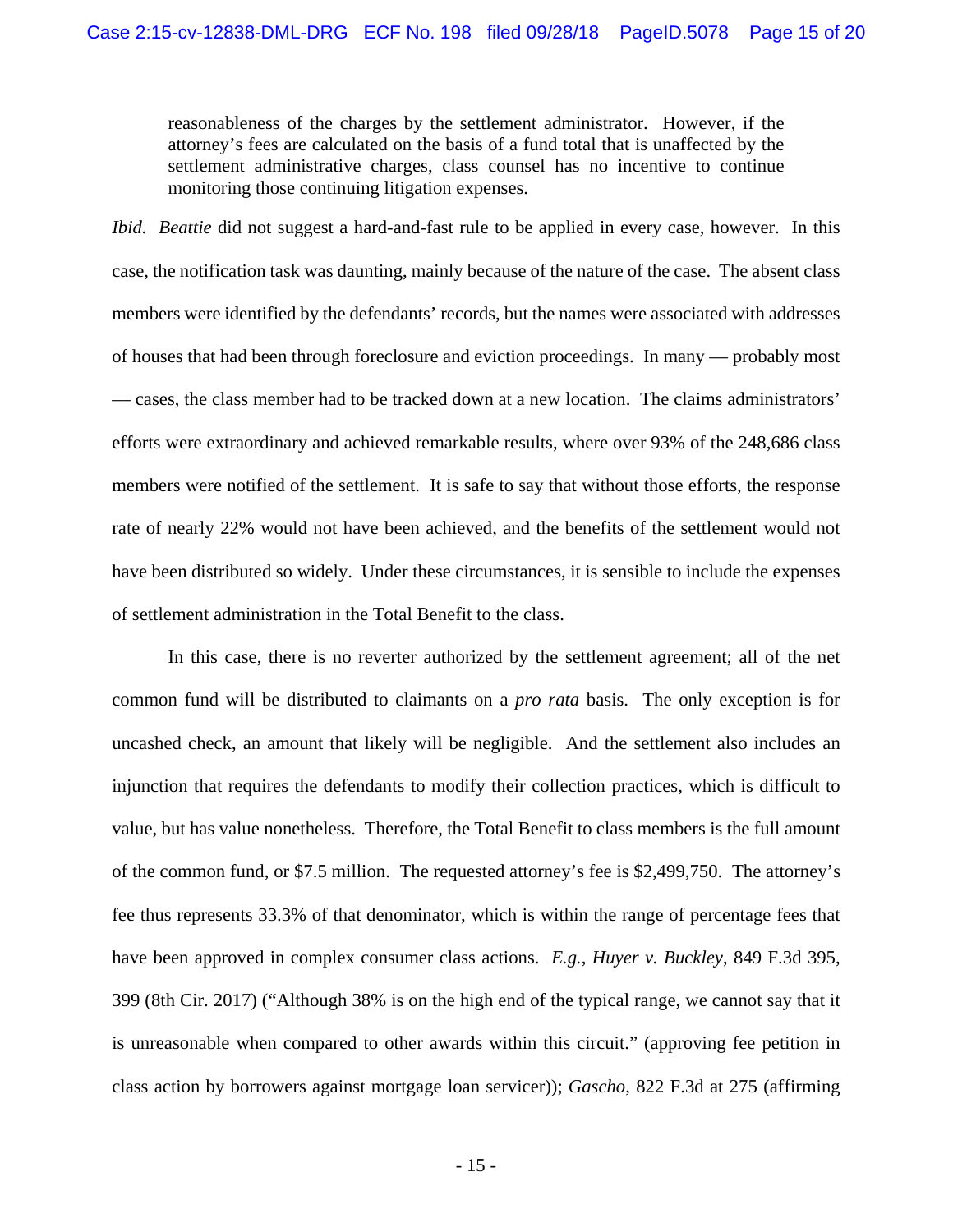award of \$2.39 million in attorney fees and costs premised on a percentage of the fund assessed by the district court at 21% of the monetary benefit available to the class); *Waters v. Int'l Precious Metals Corp.*, 190 F.3d 1291, 1294 (11th Cir. 1999) (noting that the "majority of common fund fee awards fall between 20% to 30% of the fund"); *Simpson v. Citizens Bank*, No. 12-10267, 2014 WL 12738263, at \*6 (E.D. Mich. Jan. 31, 2014) ("Class Counsel's request for 33% of the common fund created by their efforts is well within the benchmark range and in line with what is often awarded in this Circuit."); *In re Packaged Ice Antitrust Litig.*, No. 08-MDL-01952, 2011 WL 6209188, at \*19 (E.D. Mich. Dec. 13, 2011) ("[T]he requested award of close to 30% appears to be a fairly well-accepted ratio in cases of this type and generally in complex class actions." (surveying cases awarding up to 33-1/3% of the common fund)); *In re Delphi Corp. Sec., Derivative & ERISA Litig.*, 248 F.R.D. 483, 505 (E.D. Mich. 2008) (approving attorney award of 18% of settlement fund); *In re Cardizem CD Antitrust Litig.*, 218 F.R.D. 508, 532 (E.D. Mich. 2003) ("The requested 17% fee is well within the 20-30% range of reasonable attorneys' fees generally awarded in this Circuit."). The Court finds that 33-1/3% is both a reasonable and appropriate attorneys' share of the common fund in this case, especially in light of the representation by class counsel, which the Court accepts as genuine, that the settlement amount of \$7.5 million is "unprecedented" in the history of consumer class actions by home owners against law firms engaged in the business of foreclosing residential mortgage loans. The approval of the total fee requested is not problematic here on a percentage of the fund basis.

 Based on the affidavits filed by plaintiffs' counsel, attorneys for the class expended 4,256.45 hours on this litigation, and 120 of those hours are characterized as potentially duplications of effort. That would yield a lodestar of \$2,428,877 based on a blended hourly rate of approximately \$570. Considering the complexity of the case, the experience of the several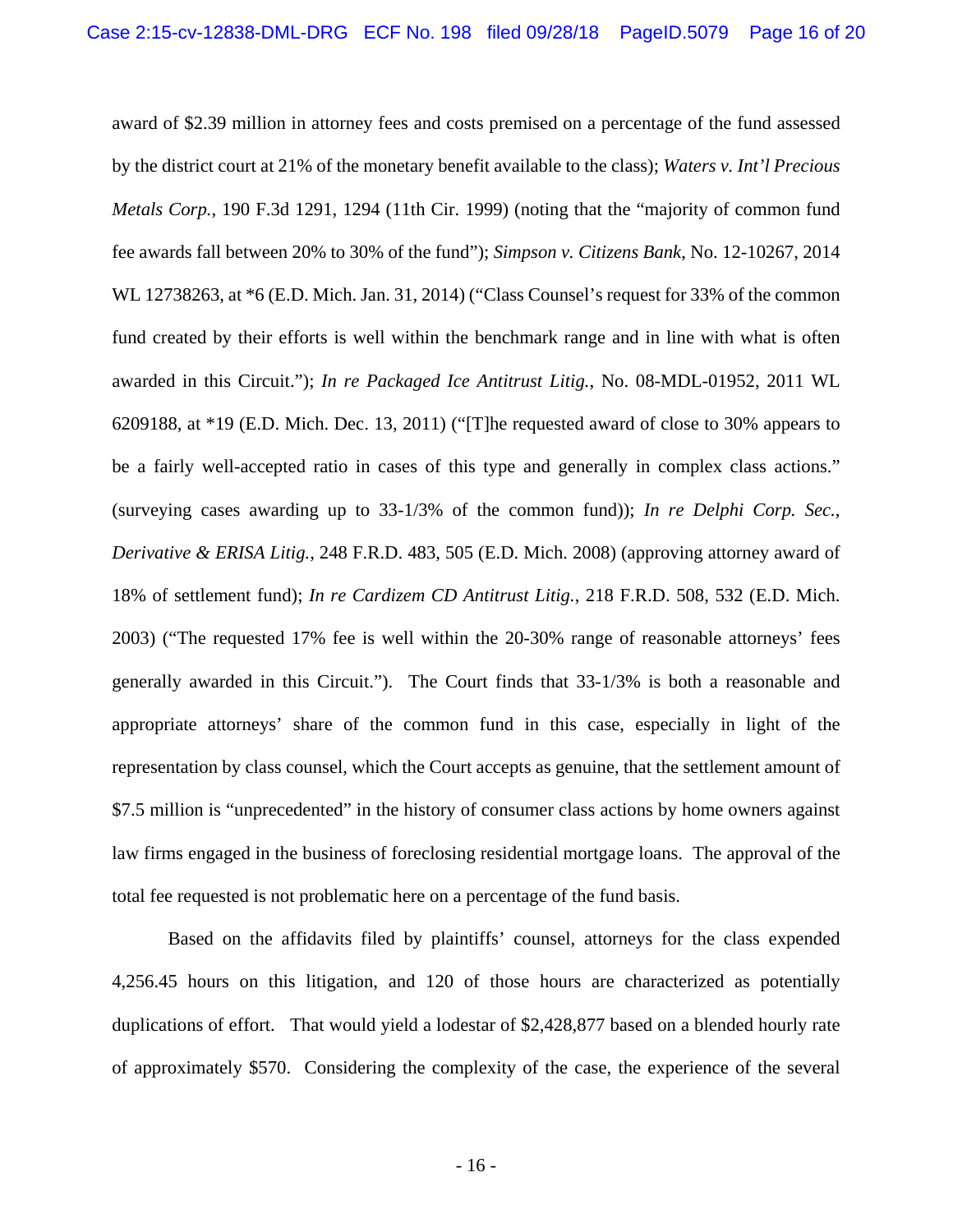attorneys who worked on the case, and the relevant market data from the State Bar of Michigan, the Court finds that the adjusted rate is reasonable. The requested attorney is approximately 3% above the lodestar, which cross-checks within a reasonable range of the requested fee determined by the percentage of the fund method.

 The Court also finds that the *Moulton* factors favor approval of the fee. The value of the benefit rendered by plaintiffs' counsel is substantial and evidently will result in payments of around \$82 to more than 54,000 class members, which represents a respectable middle ground within the range of statutory damages that they could have hoped to secure through a favorable verdict. The value of the services was high, since able counsel secured decisive victories for their clients at every crucial stage of the proceedings, culminating in a very favorable settlement including damages and injunctive relief. Class counsel was retained on a contingent basis and assumed the risk of advancing substantial costs and expenses of the litigation throughout its tortuous course, particularly with respect to the herculean efforts of the parties during the electronic discovery process. As noted above, the litigation was complex, and the proceedings hotly contested. Every indication in the record is that counsel for the plaintiffs fought ably and hard to vindicate their clients' interests, and society would do well to reward those attorneys who engage in such practice to defend the rights of the many thousands of Michigan homeowners who face the potential loss of their homes through foreclosures. Finally, the attorneys are experienced and well regarded consumer class action counsel, deserving of the contingent fee compensation for which they have applied.

 Objector Lisa Marie Conklin asserts that her proposed lodestar calculation that leads to a lower total amount would result in a more appropriate fee award in this case, but she has not cited any legal authority contrary to the decisions noted above which have held that awarding a

- 17 -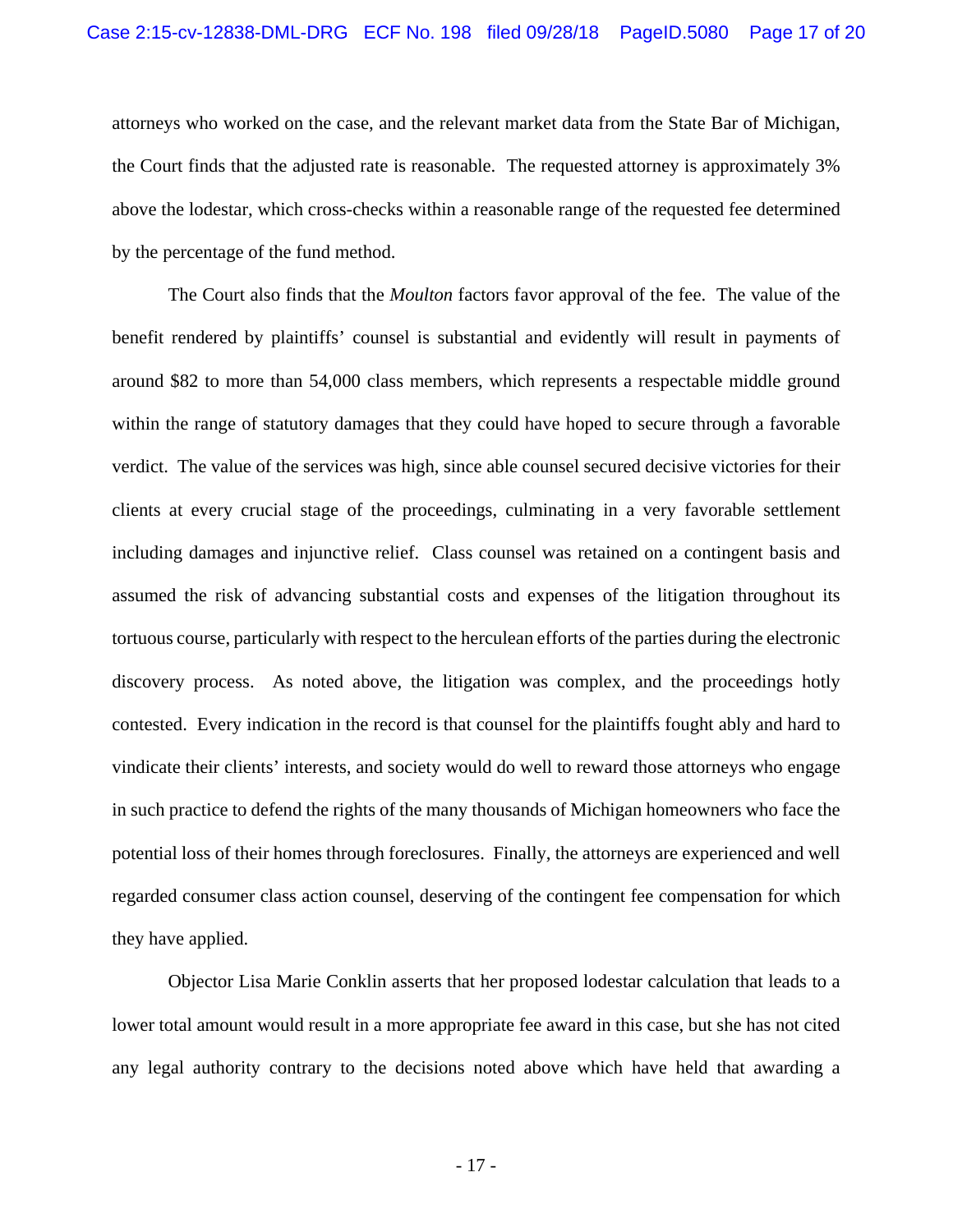percentage of the fund is an appropriate method for assessing a reasonable attorney fee in a case such as this, and the Court finds that the proposed lodestar calculation does not raise any serious doubt about the reasonability of the requested 33 1/3 percent fee in this case.

VII.

 For the reasons stated, the Court unconditionally certifies the settlement class, approves the settlement, and grants the motions for attorney's fees.

 Accordingly, it is **ORDERED** that the plaintiffs' motion for final approval of the class settlement and plan of allocation [R. 191] is **GRANTED**.

 It is further **ORDERED** that the objections to the settlement are **OVERRULED** for the reasons stated here and on the record.

 It is further **ORDERED** that the settlement agreement and plan of allocation is **APPROVED**.

 It is further **ORDERED** that the 70 individuals who submitted to the claims administrator requests for exclusion from the class, *see* R. 191-3, Attachment 5, and objector Terees Williams hereby are deemed excluded from the class and are not bound by, nor may they participate in, the class settlement.

 It is further **ORDERED** that Epiq Class Action & Claims Solutions, Inc. is **APPOINTED** as the administrator of the settlement fund. The administrator shall receive, disburse, and account for the settlement proceeds as provided by the formula for distribution of the settlement fund set forth in the settlement agreement. Class counsel shall provide and file with the Court and the defendants a report setting forth the proposed distribution of all funds paid by the defendants as called for in the settlement agreement upon completion of the evaluation of the requests for payment received from class members. After final distribution, class counsel shall file with the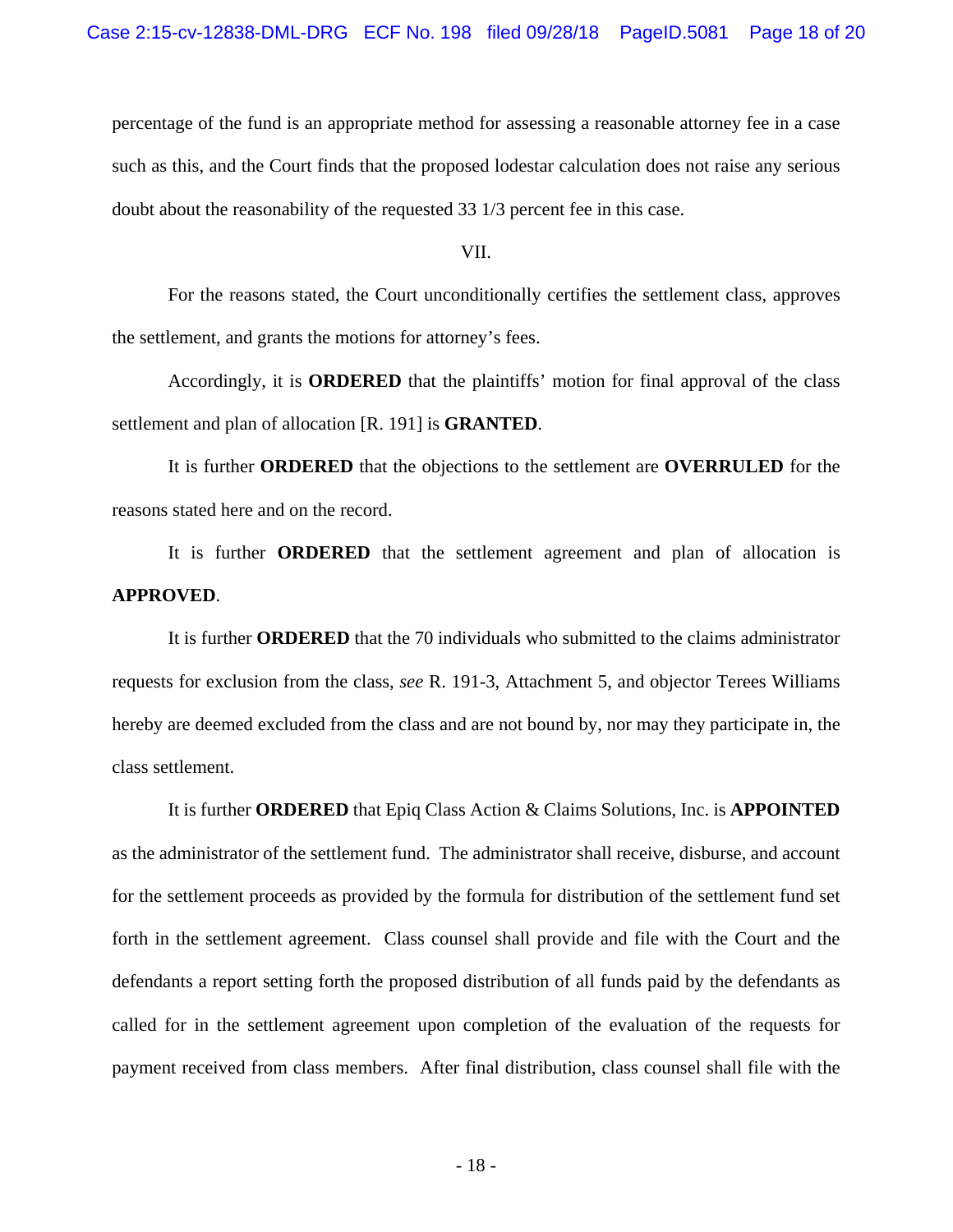Court a certificate that the settlement fund has been disbursed according to the plan, or that funds remain undistributed for any reason, including uncashed settlement checks, as the case may be.

 It is further **ORDERED** that commencing with the date of entry of this order and for five years thereafter, defendant Trott Law P.C. **MUST** do all of the following: (1) Include in the "Trott PC Foreclosure Letter" (comprising all letters sent by the firm included in the definition of that phrase set forth in the settlement agreement) the following text: "An attorney has reviewed information supplied by our client in preparation of this letter." (2) Include in versions of the Trott PC Foreclosure Letter that include reference to reinstatement of a mortgage, the following text: "No timing requirement relating to reinstatement alters your rights to dispute the debt or seek validation within the timelines set forth in this letter." (3) Provide a copy of this order to each member of the Trott Law P.C. Executive Committee, and notify each member of the firm's management with responsibility for formulating or approving the content of the Trott PC Foreclosure Letter of the contents hereof. Trott Law P.C. may, after reasonable notice to class counsel, seek appropriate relief from the Court to modify the language required by this order to reflect changes in the law or a change in Trott Law P.C.'s business practices.

 It is further **ORDERED** that incentive awards in the amount of \$5,000 each are approved for and may be distributed to the named plaintiffs, Brian J. Martin, Yahmi Nundley, and Kathleen Cadeau. The incentive awards may be designated as expenses of administration and paid according to the appropriate priority as outlined in the settlement agreement.

 It is further **ORDERED** that class counsel's motion for attorney's fees and litigation expenses [R. 181, 182] is **GRANTED**, and payments from the settlement fund are approved as follows: Class counsel shall receive \$2,499,750 for attorney's fees and \$109,014.79 for litigation expenses, and the settlement administrator may be paid up to \$406,000.00 (and no more) in actual